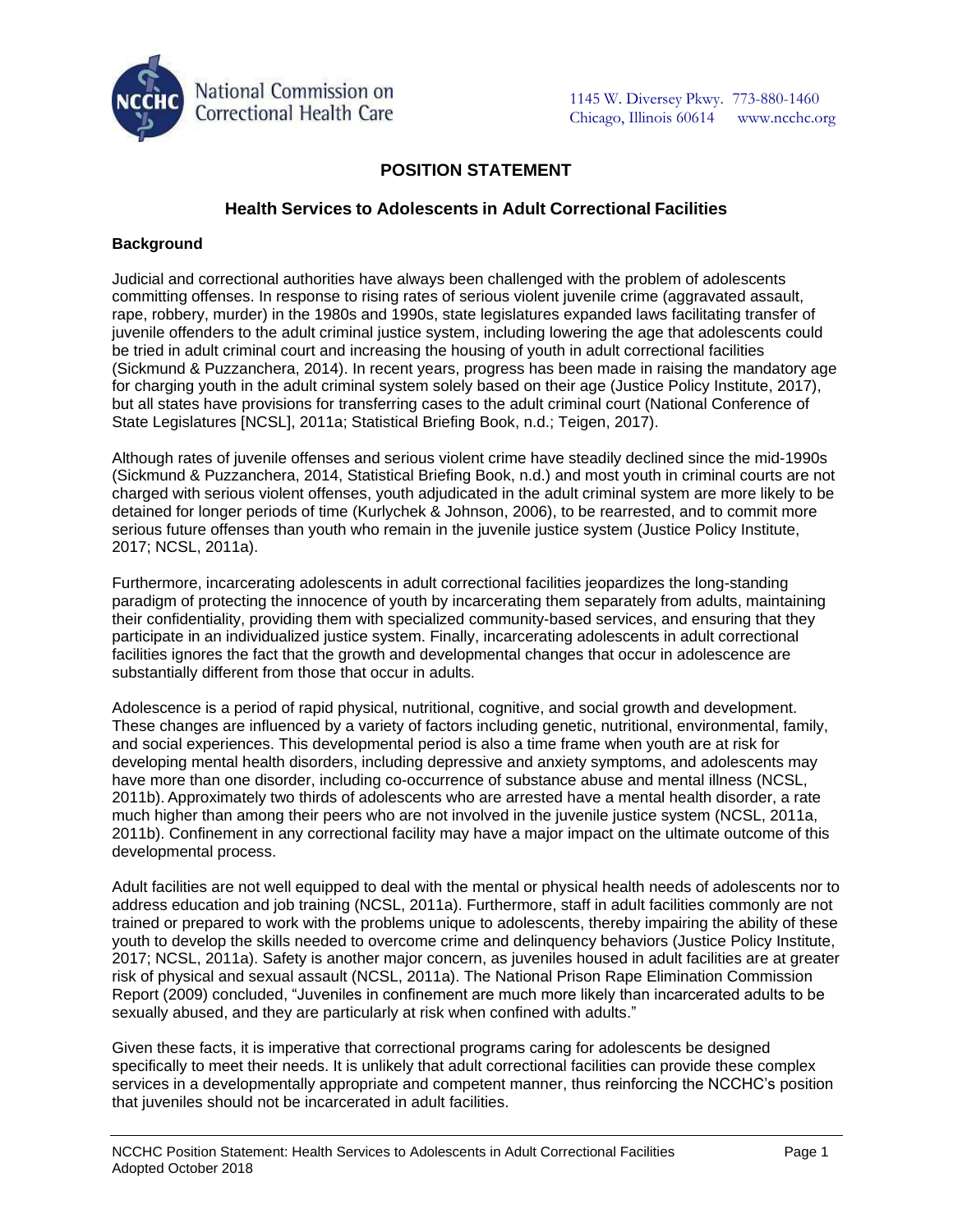

## **Position Statement**

The National Commission on Correctional Health Care believes that the incarceration of adolescents in adult correctional facilities is detrimental to the health and developmental well-being of youth. The Commission realizes, nevertheless, that jurisdictions may continue to adjudicate youths as adults and incarcerate them in institutions for adults. Therefore, due to the unique health service needs presented by adolescents in adult correctional facilities, the Commission recommends the following:

- 1. Adolescent health specialists, including medical and mental health professionals, familiar with correctional health care should be consulted in the development of correctional policies and procedures dealing with adolescent inmates.
- 2. Correctional and health staff who are responsible for the supervision and treatment of adolescents should receive orientation and ongoing training regarding the unique health, developmental, and educational needs of youth.
- 3. Facilities that house adolescents should recognize their vulnerability in an adult setting. Adolescents should be separated from adults and be given opportunities for appropriate peer interaction and developmentally appropriate and specialized programming. These services should include the following:

#### Mental health

- Individual assessment/screening to identify presenting signs and symptoms, and ongoing care to prevent worsening of symptoms, treat underlying behavioral health disorders, and address areas of concern and distress
- Individual and/or group interventions addressing substance use as well as social, coping, and anger management skills

Physical health (including medical care, dental care, nutrition, and physical activity needs)

- Health care and health education in accordance with nationally accepted guidelines as outlined by major medical associations that specifically address adolescent health
- Incorporation of the NCCHC S*tandards for Health Services in Juvenile Detention and Confinement Facilities*
- A process for referral to pediatric/adolescent medical and mental health specialists

#### Social needs

- Separate and safe space
- Opportunities to interact and socialize with peers
- Access to age-appropriate coping and self-occupying activities

Life skills and skills specific to transition-age youth

- Educational needs
- Job training
- Training in attaining employment
- 4. NCCHC advises that the specific developmental and growth needs of an adolescent population be addressed in a special needs treatment plan as described in NCCHC standard F-01 Patients With Chronic Disease and Other Special Needs (see *Standards for Health Services* manuals for jails and prisons).

#### *Adopted by the National Commission on Correctional Health Care Board of Directors May 1998 October 2009 — reaffirmed October 2012 — reaffirmed*

*October 2018 — reaffirmed with revision*